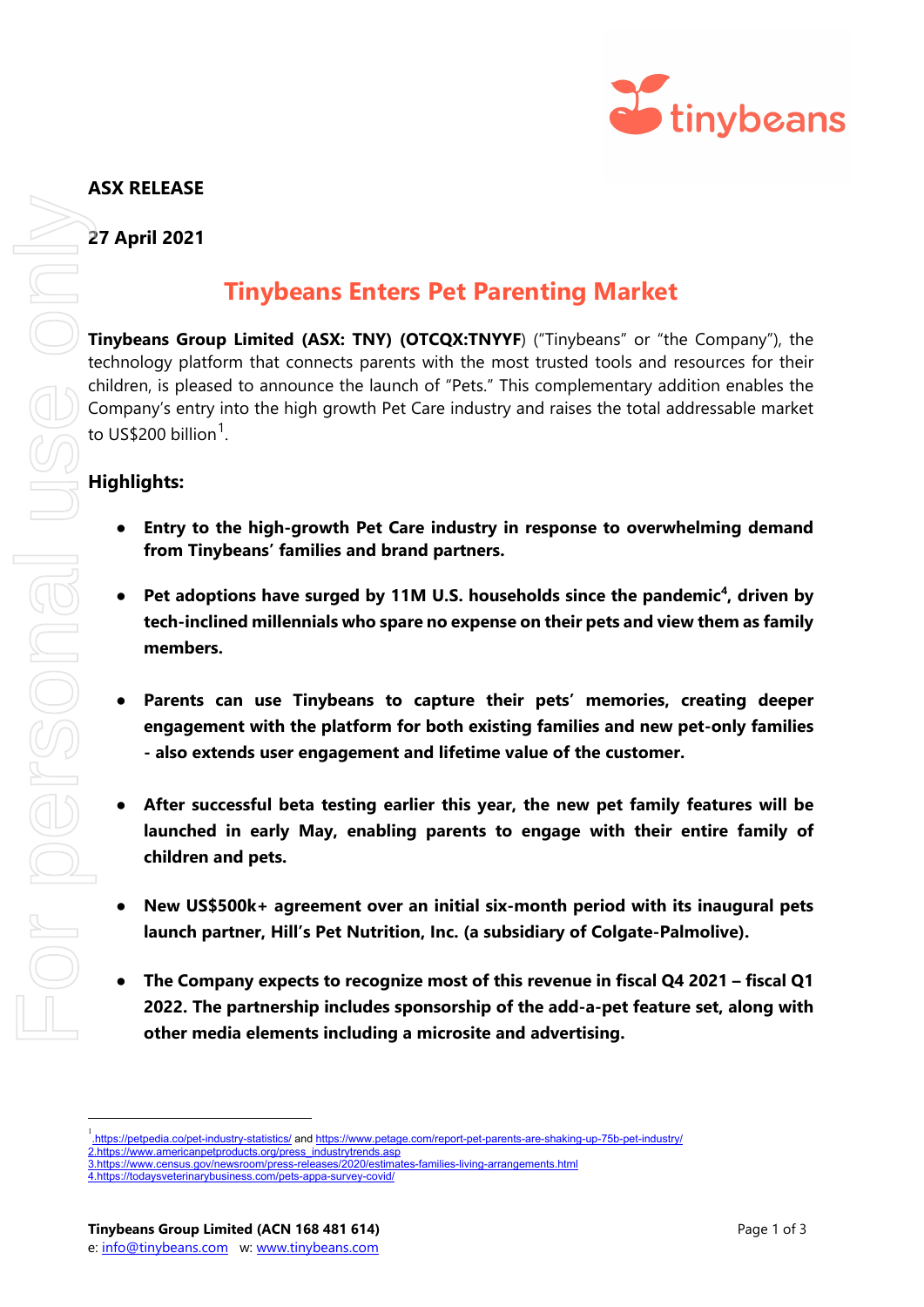

Tinybeans' CEO, Eddie Geller, said:

*"We're excited to broaden our platform to include the pets of our existing families and to welcome new pet-only families. This new feature not only services our existing users with a richer experience that caters to their entire family, but also broadens the user acquisition funnel to millions of pet parents who treat their pets like children.*

*Parents are hungry for the best information out there for their entire family. Expanding our memory and content offerings to pets creates additional reasons to engage while driving total lifetime value.* 

*This platform release enhances and strengthens our position as the preeminent experience for parents and families everywhere, now inclusive of pets."*



In addition to adding value to Tinybeans families, the Company expects these new features to increase user engagement and extend its value proposition for brand partnerships in the pets category.